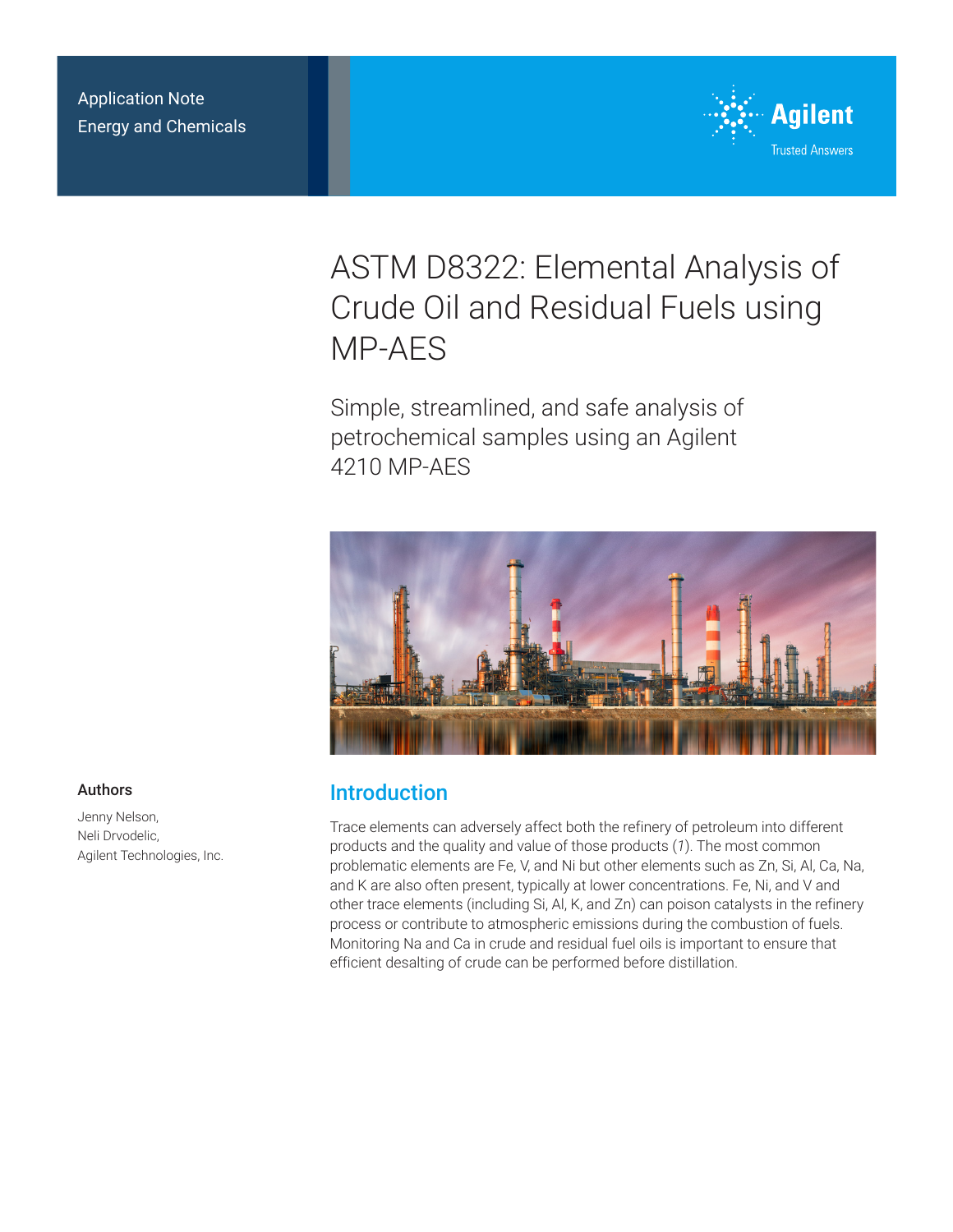ASTM test method D8322-20 covers the determination of V, Ni, Ca, Na, Al, Si, Zn, and S in residual fuels and Fe, V, Ni, Ca, Na, K, and S in crude oils using MP-AES (*2*). Measuring the same elements previously required multiple ASTM methods and multiple techniques such as ICP-OES, flame AAS (FAAS), and X-ray spectrometry (*3*). D8322 streamlines the analysis using a single technique and extends the scope and elemental range of test methods D5708 and D5863 (*4, 5*), improving productivity. It uses simple 'dilute and shoot' method compared with other ASTM or Energy Institute IP test methods that use labor-intensive sample preparation such as ashing and fusion. Dilute and shoot reduces costs and improves productivity, as it requires less equipment, fewer reagents, and is easier and faster to do. It also reduces sources of error associated with sample ashing and fusion, improving the accuracy of the data.

Agilent MP-AES instruments use a nitrogen-based plasma as an atomization source rather than argon or acetylene required by ICP-OES and FAAS, respectively. The N<sub>2</sub> can be produced from air by an Agilent 4107 nitrogen generator, significantly reducing the costs and time associated with the supply and handling of gas bottles. MP-AES is often preferred over FAAS where lab-safety is important because it does not require flammable gases and can be used without close supervision, including for overnight runs. MP-AES with a N<sub>2</sub> generator can also be used in the field or remote areas where the petroleum industry operates.

The Agilent 4210 MP-AES is fully controlled using MP Expert software that guides operators through typical workflows using application-specific preset methods. The instruments are quick to startup, and the plug-and-play torch ensures reproducible performance, even between different operators. The instrument also includes diagnostic software so that analysts can check for any problems quickly, maximizing instrument uptime.

In this study, we report the average results obtained by three Agilent laboratories for the analysis of crude and residual fuel oil samples measured in accordance with the ASTM D8322- 20 method.

# **Experimental**

#### Instrumentation

All measurements were performed using three Agilent 4210 MP-AES instruments in three different laboratories. Depending on each lab's set up, the N<sub>2</sub> was supplied from an Agilent 4107 Nitrogen Generator, an in-house gas supply, or a combination of the two. Each MP-AES instrument was set up with an organics kit comprising an External Gas Control Module (EGCM), inert OneNeb Series 2 nebulizer, and a double-pass glass cyclonic spray chamber. The OneNeb nebulizer offers increased nebulization efficiency and a narrow distribution of small droplets. This performance allows the analysis to be performed at lower flow rates, reducing the solvent loading on the plasma, while maintaining excellent sensitivity. The EGCM injects air into the plasma preventing the build-up of carbon in the torch. The samples were introduced to the MP-AES using an Agilent SPS 4 autosampler. Instrument operating conditions are given in Table 1.

Table 1. MP-AES operating conditions.

| Parameter                    | Setting                             |
|------------------------------|-------------------------------------|
| Read Time (s)                | 3 (10 for Sulfur)                   |
| Number of Replicate          | 3                                   |
| Sample Uptake Delay (s)      | 60                                  |
| Stabilization (s)            | 30                                  |
| Rinse Time (s)               | Approximately 60 s (depends on lab) |
| Pump Speed (rpm)             | 5                                   |
| Sample Pump Tubing           | *Orange/green (0.38 mm ID)          |
| Internal Standard Tubing     | *Orange/green (0.38 mm ID)          |
| Waste Pump Tubing            | *Blue/blue (1.65 mm ID)             |
| Internal Standard            | Yttrium                             |
| <b>Background Correction</b> | Auto                                |
| Air Injection Required       | Yes                                 |

*\*Solvent-resistant tubing made from a fluoropolymer elastomer and synthetic rubber compound.*

#### ASTM D8322 method

Each laboratory used an MP Expert software method for ASTM D8322 that was provided by the authors. An MP Applet for the ASTM D8322 can be created within the MP Expert software, as shown in Figure 1. MP Expert Applet is a browser-based software interface that is suitable for routine operation of the 4210 MP-AES by users of all skill levels (*6*).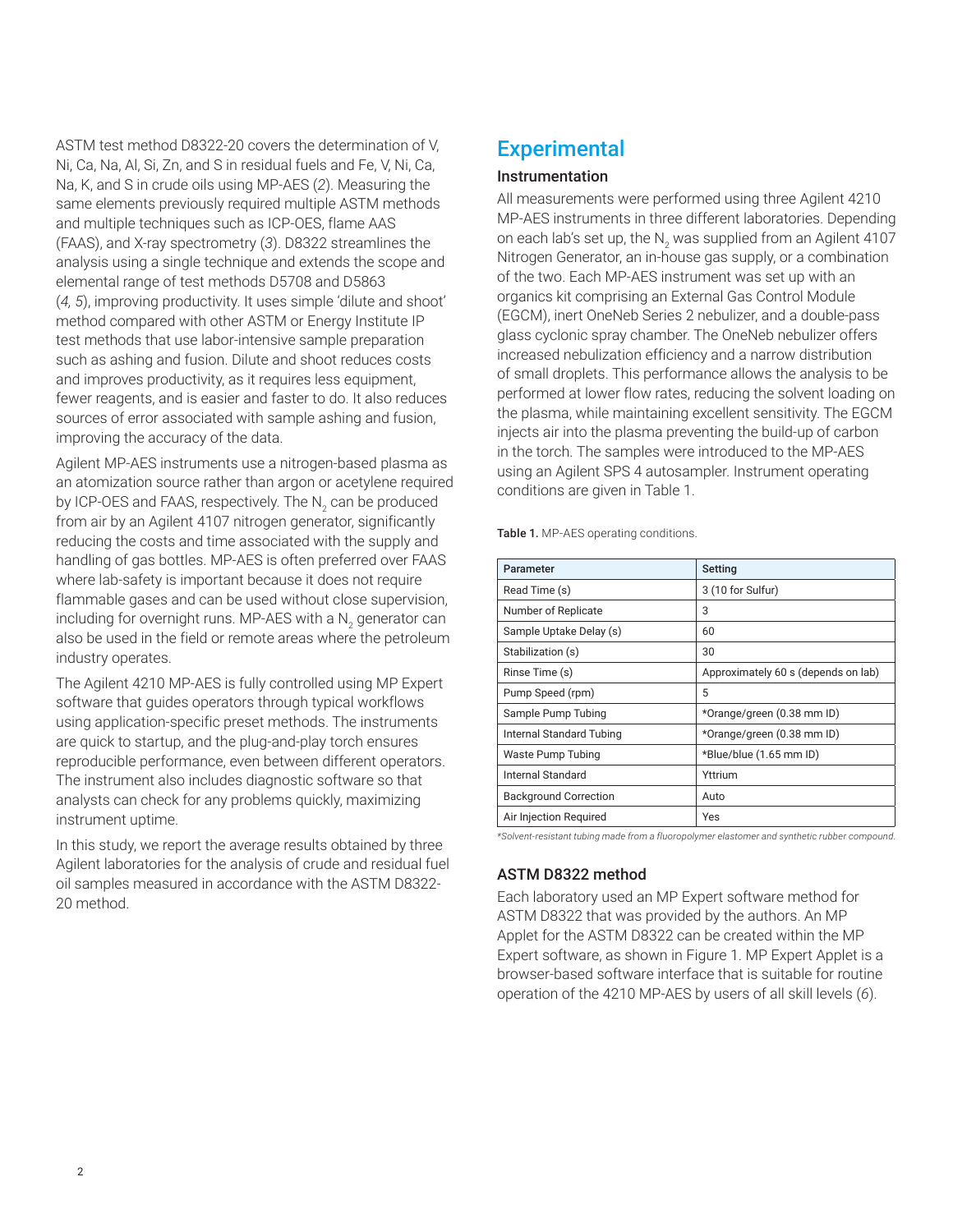

Figure 1. Applets created in MP Expert software.

Once an Applet has been created, it simplifies method setup by loading predefined analytical parameters such as analytes, wavelengths, background correction technique, and EGCM mode. It also ensures that operating conditions are quick to apply and are consistent from analyst-to-analyst. To ensure the accuracy and precision of the analysis of residual fuels and crude oils, the setting of the analyte nebulizer flow rate and EGCM are critical. Auto background correction was used for the application to resolve the element emission line from the organic matrix. The acquisition parameters used for the ASTM D8322 method are given in Table 2.

Table 2. MP-AES method acquisition parameters for the ASTM D8322 method.

| Element   | Wavelength<br>(nm) | Nebulizer<br><b>Flow Rate</b><br>(L/min) | <b>EGCM Air</b><br>Injection<br><b>Flow Rate</b> | <b>Background</b><br>Correction |  |
|-----------|--------------------|------------------------------------------|--------------------------------------------------|---------------------------------|--|
| Iron      | 259.940            | 0.5                                      | Medium                                           | Auto                            |  |
| Vanadium  | 311.070            | 0.5                                      | High                                             | Auto                            |  |
| Nickel    | 341.476            | 0.5                                      | High                                             | Auto                            |  |
| Calcium   | 396.847            | 0.5                                      | High                                             | Auto                            |  |
| Sodium    | 588.995            | 0.5                                      | High                                             | Auto                            |  |
| Aluminum  | 396.152            | 0.5                                      | High                                             | Auto                            |  |
| Silicon   | 288.158            | 0.5                                      | Medium                                           | Auto                            |  |
| Zinc      | 213.857            | 0.5                                      | Medium                                           | Auto                            |  |
| Potassium | 766.491            | 0.5                                      | High                                             | Auto                            |  |
| Sulfur    | 181.972            | 0.5                                      | Low                                              | Auto                            |  |
| Yttrium*  | 371.029            | 0.5                                      | Medium                                           | Auto                            |  |

*\* Internal standard*

#### Reference materials and samples

Four National Institute of Standards and Technology (NIST, Gaithersburg, MD, USA) standard reference materials (SRMs) and two third-party RMs (Analytical Services, Inc., ASI, Houston, Texas, USA) were used to verify the method. NIST 1634c Trace Elements in Crude Oil and the third-party crude oil RM were used to validate the method for Ni, S, V, Ca, Na, K, and Fe in crude oil. NIST 2721 Crude Oil (Light-sour) and NIST 2722 (Heavy-sweet) were used to validate the method for S in crude oil. NIST 1619b Sulfur in Residual Fuel Oil and the thirdparty fuel oil RM were used to validate the method for Ni, S, V, Ca, Na, Fe, Zn, Si, and Al in fuel oil.

Fuel and crude oil samples were collected by ASI from various large oil companies that were participating in the ASTM interlaboratory study (ILS).

#### Standards and sample preparation

All calibration standards were prepared from Agilent A21+K multi-element organometallic standard. Working standards for V, Ni, Ca, Na, Al, Si, Zn, S, Fe, and K were prepared with final mass fractions of 0.1, 1.0, 10.0, 25.0, 50.0 and, 70 mg/kg. Working standards for sulfur were prepared at 40.0, 200.0, 500.0, 1000.0, and 2000.0 mg/kg from an Agilent single element standard.

A blank calibration standard was used as the initial and continuing calibration blank (ICB and CCB). A 10 mg/kg multi-element standard was used as a Continuing Calibration Verification (CCV) solution for all elements except S, which was prepared at 1000 mg/kg. Yttrium, which was used as an internal standard (IS) at 20 mg/kg, was added to the sample line before the nebulizer using a mixing tee-connector. Standards, blanks, spikes, QCs, and IS were matrix matched to a constant viscosity with mineral oil (or 75 cts oil) and diluted with *o*-xylene to give a total oil concentration of 10% (w/w) in each solution.

The residual fuel and crude oils covering a wide range of API gravity and density were analyzed in this study. The samples were prepared according to the ASTM D8322 method. The samples were all diluted from 1:10 up to 1:20 in *o*-xylene by weight. The more viscous samples that did not readily flow at room temperature were heated in a hot block at 60 °C and shaken before being weighed and diluted with *o*-xylene. ASI also prepared all the solutions used for the spike recovery test at the concentrations given in Table 4.

### Results and discussion

#### **Calibration**

Figure 2 shows representative calibration curves for Fe, Ni, Si, and V obtained from the analysis of the standard solutions under optimized conditions. Linear calibration curves were obtained for all elements.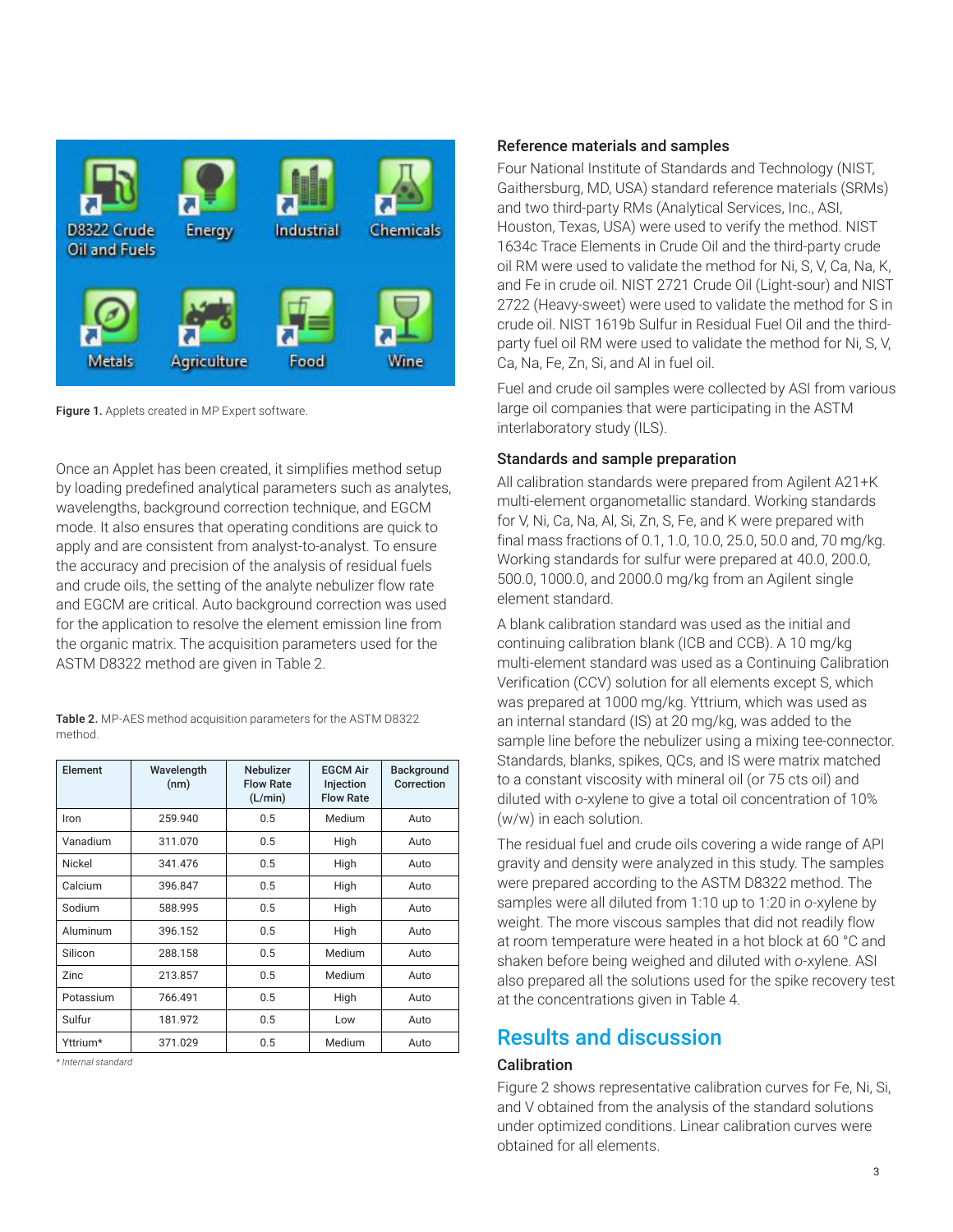

ent: 0.99998







Figure 2. Calibration curves for Fe, Ni, Si, and V.

#### Quality control

To check the ongoing validity of the calibration during the analysis of crude and residual fuel oil samples over four days, three CCV standards were analyzed after every 10 samples. In accordance with the ASTM ILS guidance, the MP-AES was calibrated at the beginning of every day. The QC stability plot in Figure 3 shows the recovery of all elements to be within ±20%. The results demonstrate the excellent robustness, stability, and precision of the 4210 MP-AES over four days. ASTM D8322 does not specify acceptance criteria for the recovery of elements in the QC samples, allowing labs to set their own limits.



Figure 3. Recovery data for three QC samples measured every 10 samples for approximately four hours.

#### Recoveries of certified elements in crude oil and fuel RMs

Fe, V, and Ni are important elements in the assay of crude oil as they are usually present at the highest concentrations, and they can adversely affect catalytic cracking, product yields, and product quality/value. Ni, S, V, Ca, Na, K, and Fe were measured in the crude oil RMs and Ni, S, V, Ca, Na, Fe, Zn, Si, and Al were measured in a fuel oil RM in each lab over four days. The results in Table 3 show excellent recoveries within ±10% of the certified values or information values for all elements, apart from Ca in the fuel oil RM. Ca was within ±20% of the reproducibility test described in the ASTM D8322. The data demonstrates the accuracy, reproducibility, and reliability of the method.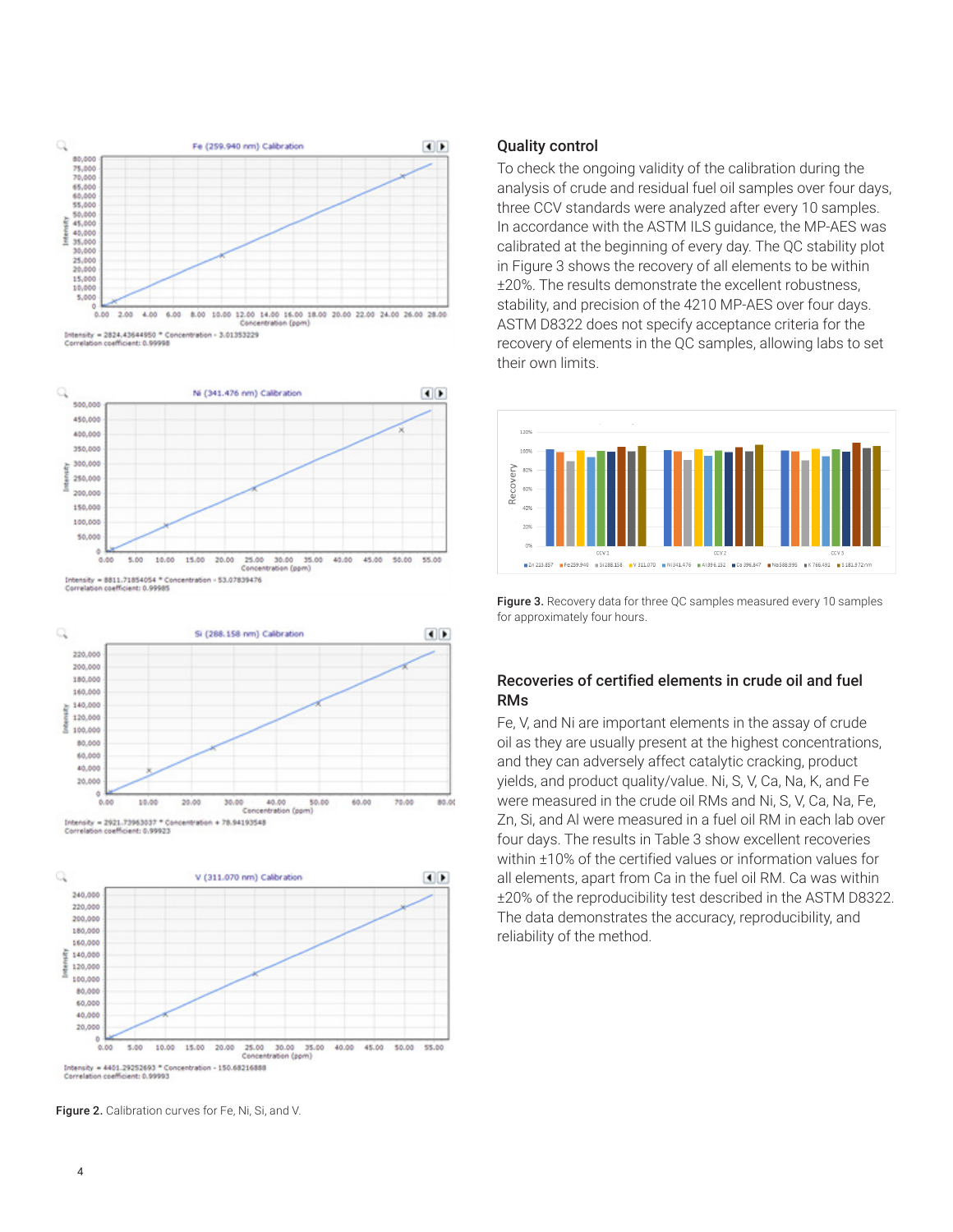| Crude Oil                      |                                  |                                   |                     |                           |                                   |              |  |  |  |
|--------------------------------|----------------------------------|-----------------------------------|---------------------|---------------------------|-----------------------------------|--------------|--|--|--|
|                                |                                  | <b>NIST 1634c</b>                 |                     |                           | Third-Party Crude Oil RM          |              |  |  |  |
| Element and Wavelength<br>(nm) | <b>Measured Value</b><br>(mg/kg) | <b>Certified Value</b><br>(mg/kg) | Recovery (%)        |                           | <b>Certified Value</b><br>(mg/kg) | Recovery (%) |  |  |  |
| Ni 341.476                     | $17.25 \pm 1.7$                  | 17.54<br>98                       |                     | $5.05 \pm 0.5$            | 5.00                              | 101          |  |  |  |
| S 181.972                      | 20159±6250                       | 20000 <sup>IV</sup>               | 101                 | 1038±139                  | 1000                              | 104          |  |  |  |
| V 311.837                      | 28.57±0.1                        | 28.19                             | 101                 | $5.33 \pm 0.5$            | 5.00                              | 107          |  |  |  |
| Ca 396.152                     |                                  |                                   |                     | 48.9±4.3                  | 50.00                             | 98           |  |  |  |
| Na 588.995                     |                                  |                                   |                     | 49.6±8.3                  | 50.00                             | 99           |  |  |  |
| K766.491                       |                                  |                                   |                     | $45.8 + 1.0$              | 50.00                             | 92           |  |  |  |
| Fe 259.940                     |                                  |                                   |                     | $23.62 \pm 1.1$           | 25.00                             | 94           |  |  |  |
|                                |                                  | NIST 2721 Crude Oil (Light-Sour)  |                     |                           | NIST 2722 (Heavy-Sweet)           |              |  |  |  |
| S 181.972                      | 17101±556                        | 15832                             | 108                 | $2015 \pm 276$            | 2103.70                           | 96           |  |  |  |
|                                |                                  |                                   | <b>Residual Oil</b> |                           |                                   |              |  |  |  |
|                                |                                  | Third-Party Fuel Oil RM           |                     | <b>NIST 1619b</b>         |                                   |              |  |  |  |
| Element and Wavelength<br>(nm) | Measured Value<br>(mg/kg)        | <b>Certified Value</b><br>(mg/kg) | Recovery (%)        | Measured Value<br>(mg/kg) | <b>Certified Value</b><br>(mg/kg) | Recovery (%) |  |  |  |
| Ni 341.476                     | $10.66 \pm 1.1$                  | 10.00                             | 107                 |                           |                                   |              |  |  |  |
| S 181.972                      | 4940±631.9                       | 5000                              | 99                  | 7427±1641                 | 6960.0                            | 107          |  |  |  |
| V 311.837                      | $10.31 \pm 1.7$                  | 10.00                             | 103                 |                           |                                   |              |  |  |  |
| Ca 396.152                     | $23.51 \pm 0.2$                  | 20.00                             | 118                 |                           |                                   |              |  |  |  |
| Na 588.995                     | $10.55 \pm 1.1$                  | 10.00                             | 106                 |                           |                                   |              |  |  |  |
| Fe 259.940                     | $6.26 \pm 0.2$                   | 6.00                              | 104                 |                           |                                   |              |  |  |  |
| Zn 213.618                     | $20.93 \pm 2.1$                  | 20.00                             | 105                 |                           |                                   |              |  |  |  |
| Si 288.158                     | $20.02 \pm 3.4$                  | 20.00                             | 100                 |                           |                                   |              |  |  |  |
| AI 396.152                     | $20.22 \pm 0.1$                  | 20.00                             | 101                 |                           |                                   |              |  |  |  |
| IV=Information value           |                                  |                                   |                     |                           |                                   |              |  |  |  |

Table 3. Average recoveries for results from three Agilent laboratories of multiple elements in NIST SRM, a crude oil RM, and a residual fuel oil RM. All recoveries are within the reproducibility test criteria described in ASTM D8322.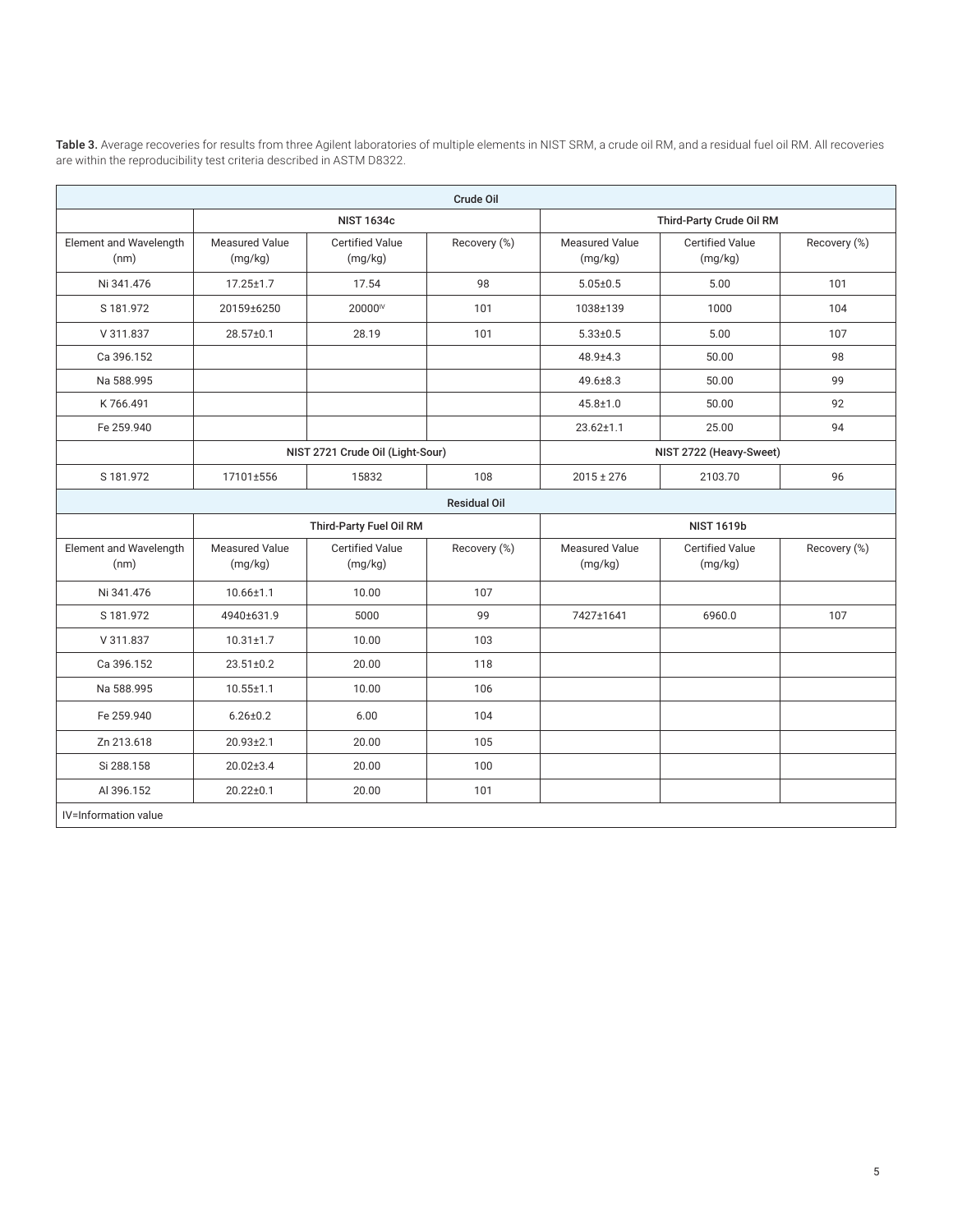#### Spike recovery test

The average of the spike recovery results for multiple elements in four crude oil and five residual fuel samples obtained by the three labs are shown in Table 4. All recoveries were all within ±20% of the reproducibility test described in ASTM D8322. The recovery data demonstrates the accuracy of the method for the analysis of Fe, V, Ca, Na, K, and S in crude oils and V, Ni, Ca, Na, Al, Si, Zn, and S in residual fuels by MP-AES.

Table 4. Average spike recovery results for duplicate measurements of elements in crude oil and in residual fuel samples measured using MP-AES in three labs over four days, n=6.

| Crude Oil                        |                                  |                         |              |                                  |                         |                 |                                  |                         |                 |  |
|----------------------------------|----------------------------------|-------------------------|--------------|----------------------------------|-------------------------|-----------------|----------------------------------|-------------------------|-----------------|--|
|                                  | Spiked Sample-D                  |                         |              |                                  | Spiked Sample-K         |                 | Spiked Sample-N                  |                         |                 |  |
| Element and Wave-<br>length (nm) | <b>Measured Value</b><br>(mg/kg) | Spiked Value<br>(mg/kg) | Recovery (%) | <b>Measured Value</b><br>(mg/kg) | Spiked Value<br>(mg/kg) | Recovery<br>(%) | <b>Measured Value</b><br>(mg/kg) | Spiked Value<br>(mg/kg) | Recovery<br>(%) |  |
| S 181.972                        | 20997±1303                       | 20000                   | 105          | 2236±308.9                       | 2610.0                  | 86              |                                  |                         |                 |  |
| V 311.837                        |                                  |                         |              | $3.27 \pm 0.2$                   | 3.67                    | 89              |                                  |                         |                 |  |
| Ca 396.152                       |                                  |                         |              |                                  |                         |                 | $3.83 \pm 2.0$                   | 3.50                    | 110             |  |
| Na 588.995                       |                                  |                         |              |                                  |                         |                 | 100.9±13.8                       | 100.0                   | 101             |  |
| K766.491                         | $11.73 \pm 0.8$                  | 12.00                   | 98           | $24.51 \pm 4.2$                  | 25.00                   | 98              | 64.71±8.9                        | 70.00                   | 92              |  |
| Fe 259.940                       |                                  |                         |              |                                  |                         |                 | $138.1 \pm 8.6$                  | 150.0                   | 92              |  |
|                                  |                                  |                         |              | <b>Residual Oil</b>              |                         |                 |                                  |                         |                 |  |
|                                  |                                  | Spiked Sample-D         |              |                                  | Spiked Sample-H         |                 | Spiked Sample-L                  |                         |                 |  |
| Ni 341.476                       | $0.48 + 0.0$                     | 0.40                    | 119          | $51.12 \pm 1.6$                  | 50.00                   | 102             | 70.65±4.1                        | 70.00                   | 101             |  |
| S 181.972                        |                                  |                         |              |                                  |                         |                 | 12627±1690                       | 12000                   | 105             |  |
| V 311.837                        | 29.23±4.1                        | 30.00                   | 97           | 247.13±7.6                       | 250.0                   | 99              | $376.4 \pm 3.8$                  | 400.0                   | 94              |  |
| Ca 396.152                       | 66.45±2.3                        | 70.00                   | 95           |                                  |                         |                 | 93.99±8.1                        | 100.0                   | 94              |  |
| Na 588.995                       |                                  |                         |              | 75.21±1.7                        | 70.82                   | 106             | 45.56±1.1                        | 40.00                   | 114             |  |
| Zn 213.618                       | $1.98 + 0.2$                     | 2.00                    | 99           |                                  |                         |                 | $102.2 \pm 1.6$                  | 100.0                   | 102             |  |
| Si 288.158                       | 49.04±2.5                        | 45.00                   | 109          | 156.3±19.7                       | 158.9                   | 98              | 243.9±19.2                       | 250.0                   | 98              |  |
| AI 396.152                       | $3.71 \pm 0.0$                   | 3.30                    | 113          | 94.12±2.8                        | 90.00                   | 105             | $148.5 \pm 5.2$                  | 150.0                   | 99              |  |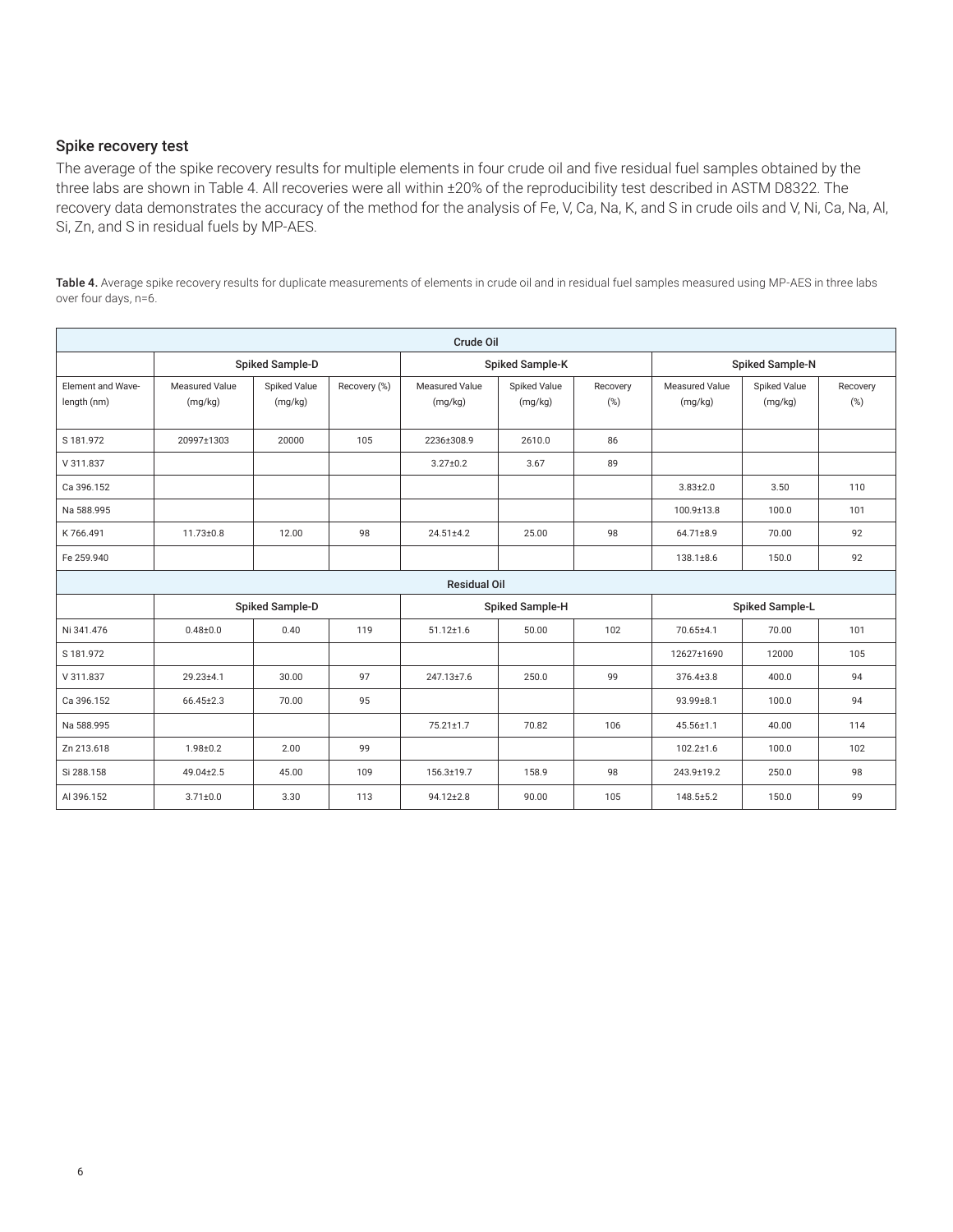#### Quantitative results

Quantitative results for various elements in crude oil and residual fuel samples measured over four days by MP-AES are shown in Tables 5 and 6 respectively. All measured values have been corrected for the wt/wt dilution factors to obtain the concentration in the original sample. The results show some variation in concentration for each element between the different samples. The greatest difference was for V, which ranged from 1 to over 360 ppm in both the crude oil and residual oil samples.

| Crude Oil | API     | Fe    | v     | Ni        | Ca        | Na        | S      | Κ     |
|-----------|---------|-------|-------|-----------|-----------|-----------|--------|-------|
| Sample A  | 21      | 2.08  | 283.0 | 58.89     | <b>ND</b> | <b>ND</b> | 37858  | 3.38  |
| Sample B  | 40.2    | 0.95  | 1.59  | 0.81      | <b>ND</b> | 0.65      | 1893   | 1.18  |
| Sample C  | 50.4    | 0.98  | 0.71  | <b>ND</b> | <b>ND</b> | 1.07      | 1198   | 1.45  |
| Sample D  | 41.6    | 31.77 | 0.92  | 0.54      | 2.81      | 17.21     | 1479   | 2.27  |
| Sample E  | 44.6    | 4.00  | 2.09  | 0.82      | 1.33      | 2.40      | 2132   | 1.69  |
| Sample F  | 27.8    | 26.67 | 102.3 | 21.81     | 12.43     | 90.79     | 22277  | 6.20  |
| Sample G  | 21      | 12.12 | 303.8 | 56.77     | 4.21      | 3.42      | 29648  | 6.97  |
| Sample H  | 40.2    | 67.41 | 34.48 | 10.35     | 103.5     | 6.46      | 1628   | 7.91  |
| Sample I  | 50.4    | 6.83  | 7.59  | 99.84     | 64.77     | 11.82     | 991.7  | 21.73 |
| Sample J  | 41.6    | 4.28  | 0.28  | 1.00      | 29.77     | 61.93     | 1310.6 | 34.25 |
| Sample K  | 44.6    | 173.5 | 383.5 | 1.87      | <b>ND</b> | 3.09      | 1686   | 3.65  |
| Sample L  | 30      | 23.14 | 4.74  | 5.05      | 48.92     | 53.89     | 1038   | 45.81 |
| Sample M  | Unknown | 26.55 | 20.89 | 17.73     | 8.85      | 29.45     | 24145  | 5.98  |
| Sample N  | 27.8    | 2.42  | 118.9 | 31.20     | ND        | 0.40      | 27779  | 1.60  |

Table 5. Average quantitative results for six elements in crude oil samples measured using MP-AES in three labs in duplicate over four days. All data mg/kg.

 *ND = below valid test range.*

Table 6. Average quantitative results for nine elements in residual fuel samples measured using MP-AES by three labs in duplicate over four days. All data reported as mg/kg.

| Fuel Oil | Fe   | $\mathsf{V}$ | Ni        | Ca        | Na    | Al        | Si        | Zn        | S     |
|----------|------|--------------|-----------|-----------|-------|-----------|-----------|-----------|-------|
| Sample A | 2.69 | 4.81         | 1.41      | 0.64      | 0.81  | 2.65      | 3.00      | <b>ND</b> | 5574  |
| Sample B | 1.95 | 1.74         | 0.49      | 0.75      | 0.87  | <b>ND</b> | 5.14      | 4.05      | 10420 |
| Sample C | 3.63 | 17.87        | 5.41      | 0.86      | 1.23  | 9.02      | 5.97      | 0.11      | 7142  |
| Sample D | 2.11 | <b>ND</b>    | <b>ND</b> | <b>ND</b> | 4.17  | <b>ND</b> | <b>ND</b> | 0.18      | 3121  |
| Sample E | 2.95 | <b>ND</b>    | 0.27      | 1.46      | 11.71 | 1.37      | 2.35      | <b>ND</b> | 3359  |
| Sample F | 6.84 | 11.28        | 11.73     | 23.54     | 10.55 | 14.69     | 15.70     | 20.93     | 4940  |
| Sample G | 1.52 | 364.9        | 104.9     | 95.04     | 98.39 | 120.0     | 211.6     | 106.9     | 2002  |
| Sample H | 2.33 | <b>ND</b>    | 2.78      | 50.59     | 74.56 | 50.81     | 153.3     | 72.68     | 1878  |
| Sample I | 2.20 | <b>ND</b>    | 1.11      | 3.32      | 5.84  | 47.55     | 99.45     | 10.57     | 1243  |
| Sample J | 1.63 | 6.03         | 0.97      | 12.28     | 6.90  | 2.89      | 6.58      | 1.08      | 2377  |
| Sample K | 7.25 | 159.5        | 44.03     | 1.68      | 7.61  | 9.92      | 19.87     | <b>ND</b> | 33222 |

*ND = below valid test range.*